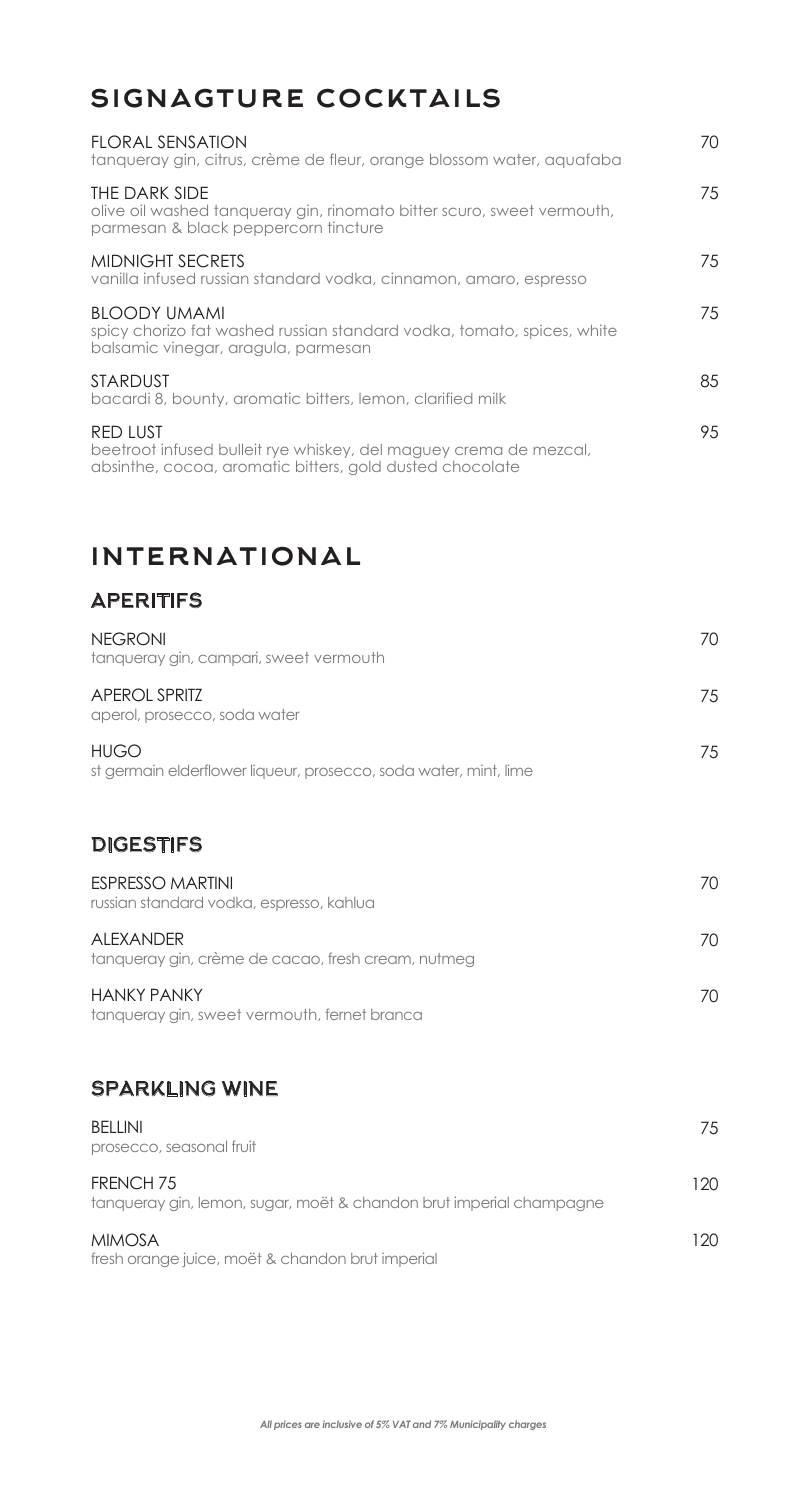### VODKA

| <b>VODKA MARTINI</b><br>russian standard vodka, dry vermouth                                                | 70 |
|-------------------------------------------------------------------------------------------------------------|----|
| MOSCOW MULE<br>russian standard vodka, ginger beer, lime, bitters                                           | 70 |
| <b>COSMOPOLITAN</b><br>russian standard vodka, cranberry juice, cointreau, lime                             | 70 |
| <b>GIN</b>                                                                                                  |    |
| <b>CLOVER CLUB</b><br>tanqueray gin, dry vermouth, lemon juice, raspberry, aquafaba                         | 70 |
| <b>DRY MARTINI</b><br>tanqueray gin, dry vermouth                                                           | 70 |
| <b>LAST WORD</b><br>tanqueray gin, chartreuse verte, maraschino liqueur, lime                               | 80 |
| <b>TEQUILA</b>                                                                                              |    |
| <b>TOMMY'S MARGARITA</b><br>el jimador reposado tequila, agave nectar, lime                                 | 80 |
| OAXACA OLD FASHIONED<br>el jimador reposado tequila, dos hombres mezcal, agave nectar,<br>chocolate bitters | 90 |
| CADILLAC MARGARITA<br>el jimador añejo tequila, grand marnier, lime                                         | 90 |
| <b>WHISKEY</b>                                                                                              |    |
| <b>OLD FASHIONED</b><br>four roses bourbon whiskey, sugar, bitters                                          | 70 |
| <b>WHISKEY SMASH</b><br>four roses bourbon whiskey, fresh mint, lemon, sugar syrup                          | 70 |
| <b>MANHATTAN</b><br>bulleit rye whiskey, sweet vermouth, maraschino liqueur, bitters                        | 80 |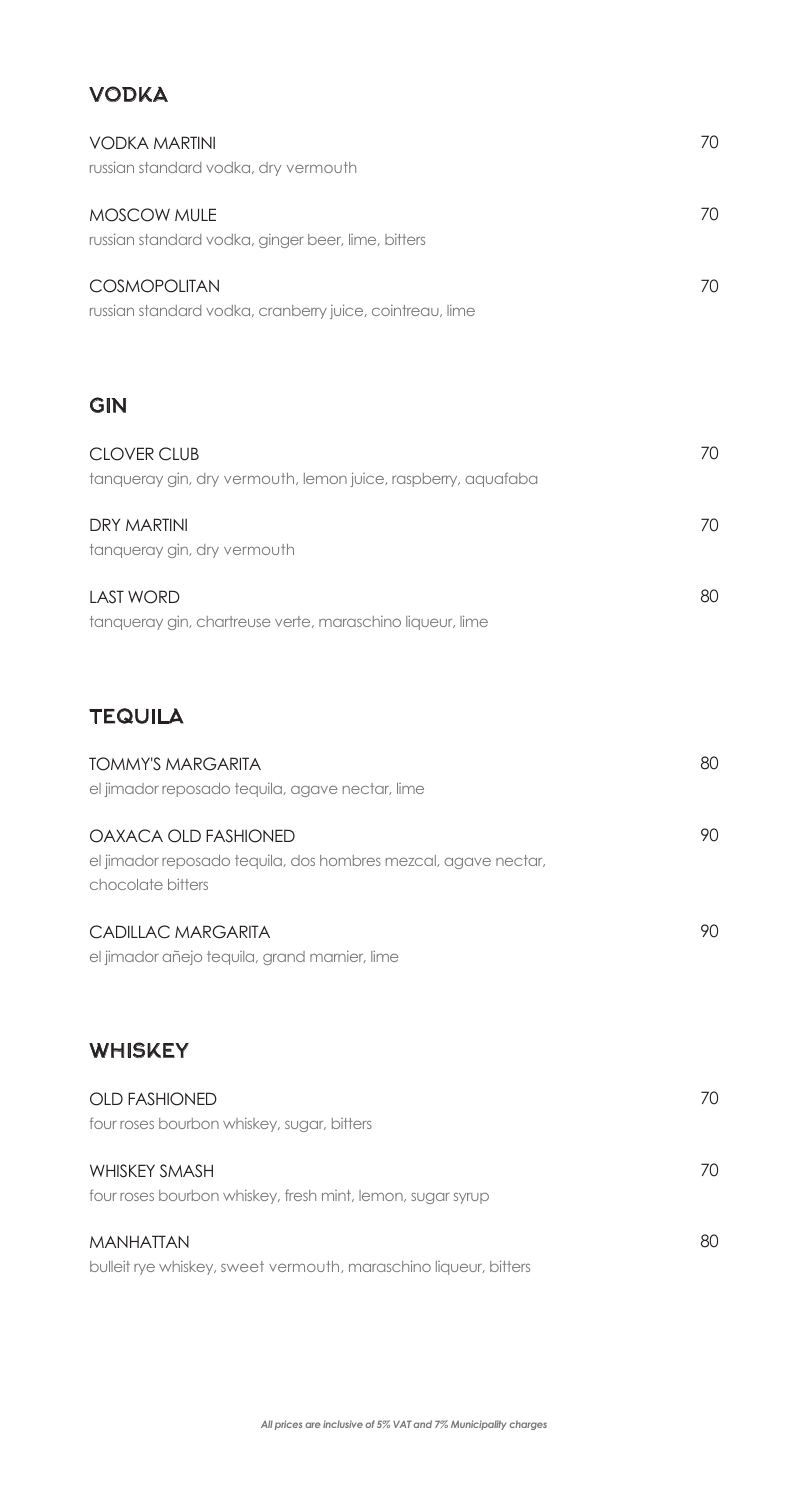#### RUM

| <b>DAIQUIRI</b><br>bacardi carta blanca, lime, sugar                                   | 70 |
|----------------------------------------------------------------------------------------|----|
| <b>HEMINGWAY SPECIAL</b><br>bacardi carta blanca, maraschino liqueur, grapefruit, lime | 75 |
| EL PRESIDENTE<br>bacardi 4 años, martini extra dry, grenadine, cointreau               | 80 |

### **BRANDY**

| PISCO SOUR                                                        | 80 |
|-------------------------------------------------------------------|----|
| pisco, lime, sugar syrup, aquafaba, bitters                       |    |
| <b>SAZERAC</b>                                                    | 90 |
| hennessy vs cognac, bulleit rye whiskey, sugar, bitters, absinthe |    |
| SIDE CAR                                                          | 90 |
| hennessy vs cognac, lemon juice, grand marnier                    |    |

### **MOCKTAILS**

| <b>GREEN HORNET</b><br>green matcha tea, lemon juice, mint, soda water,<br>orange blossom water                    | 50 |
|--------------------------------------------------------------------------------------------------------------------|----|
| CAFÉ TONIC<br>espresso, cardamom, tonic water                                                                      | 50 |
| <b>TROPICAL JOURNEY</b><br>fresh pineapple, orange juice, passion fruit and mango syrup,<br>lemon juice, grenadine | 55 |
| <b>GINGER KICK</b><br>ginger juice, kiwi, lychee, apple juice, ginger beer                                         | 55 |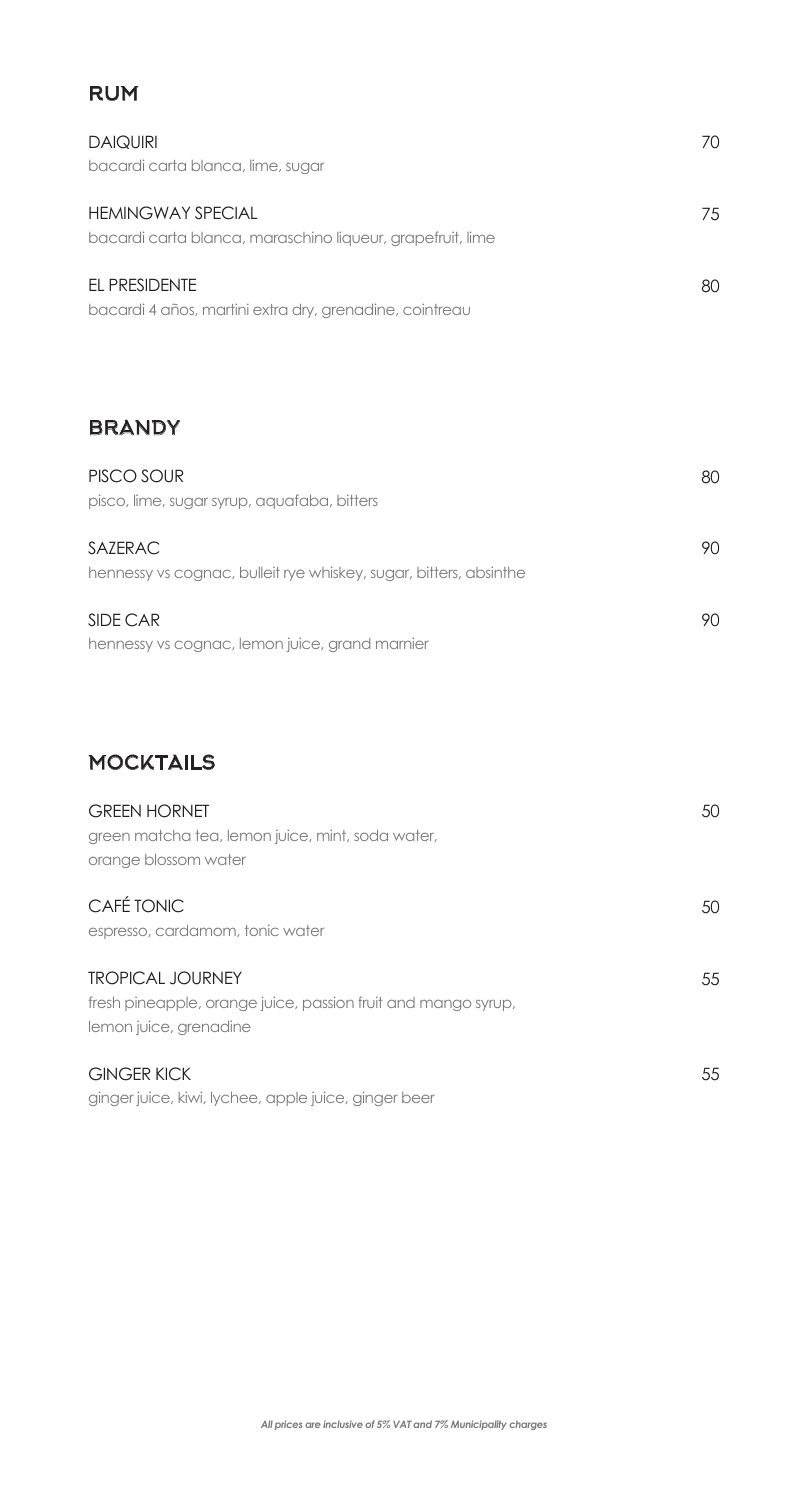# vodka

|                        | <b>GLASS</b> | <b>BOTTLE</b> |
|------------------------|--------------|---------------|
| <b>GREY GOOSE 1L</b>   | 75           | 2,000         |
| GREY GOOSE 1.5L        |              | 3,200         |
| <b>GREY GOOSE 3L</b>   |              | 6,000         |
| <b>GREY GOOSE 6L</b>   |              | 11,500        |
| <b>KETEL ONE 75CL</b>  | 60           | 1,200         |
| KETEL ONE 1.5L         |              | 2,600         |
| <b>KETEL ONE 4.5L</b>  |              | 8,750         |
| <b>BELVEDERE 75CL</b>  | 80           | 1,700         |
| <b>BELVEDERE 1.75L</b> |              | 3,700         |
| <b>BELVEDERE 3L</b>    |              | 7,000         |
| CÎROC VODKA 75CL       | 75           | 1,700         |
| CIROC VODKA 3L         |              | 7,000         |

### gin

|                            | GLASS | <b>BOTTLE</b> |
|----------------------------|-------|---------------|
| <b>TANQUERAY No. TEN</b>   | 65    | 1,300         |
| STAR OF BOMBAY             | 65    | 1,300         |
| <b>GIN MARE</b>            | 65    | 1,300         |
| <b>HENDRICKS</b>           | 75    | 1,500         |
| <b>MONKEY 47</b>           | 85    | 1,600         |
| THE BOTANIST               | 75    | 1,500         |
| THREE BROTHERS BATHTUB GIN | 65    | 1,300         |
| <b>ROKU</b>                | 70    | 1,400         |

# tequila & mezcal

|                                   | SHOT / GLASS | <b>BOTTLE</b> |
|-----------------------------------|--------------|---------------|
| <b>DON JULIO REPOSADO</b>         | 110          | 2,200         |
| DON JULIO AÑEJO                   | 125          | 2,800         |
| DON JULIO 1942                    | 300          | 7,000         |
| CLASE AZUL PLATA                  | 225          | 5,000         |
| CLASE AZUL REPOSADO               | 250          | 5,500         |
| CLASE AZUL REPOSADO 1.75L         |              | 13,000        |
| <b>CLASE AZUL ANEJO</b>           | 900          | 19,750        |
| <b>TEQUILA RESERVA 1800 AÑEJO</b> | 70           | 1,800         |
| DEL MAGUEY CREMA DE MEZCAL        | 70           | 1,400         |
| <b>DOS HOMBRES JOVEN</b>          | 110          | 2.200         |

| RUM          |        |  |
|--------------|--------|--|
| <b>GLASS</b> | BOTTLE |  |
| 65           | 1,300  |  |
| 70           | 1.400  |  |
| 65           | 1.300  |  |
| 65           | 1,300  |  |
| 165          | 4.000  |  |
|              |        |  |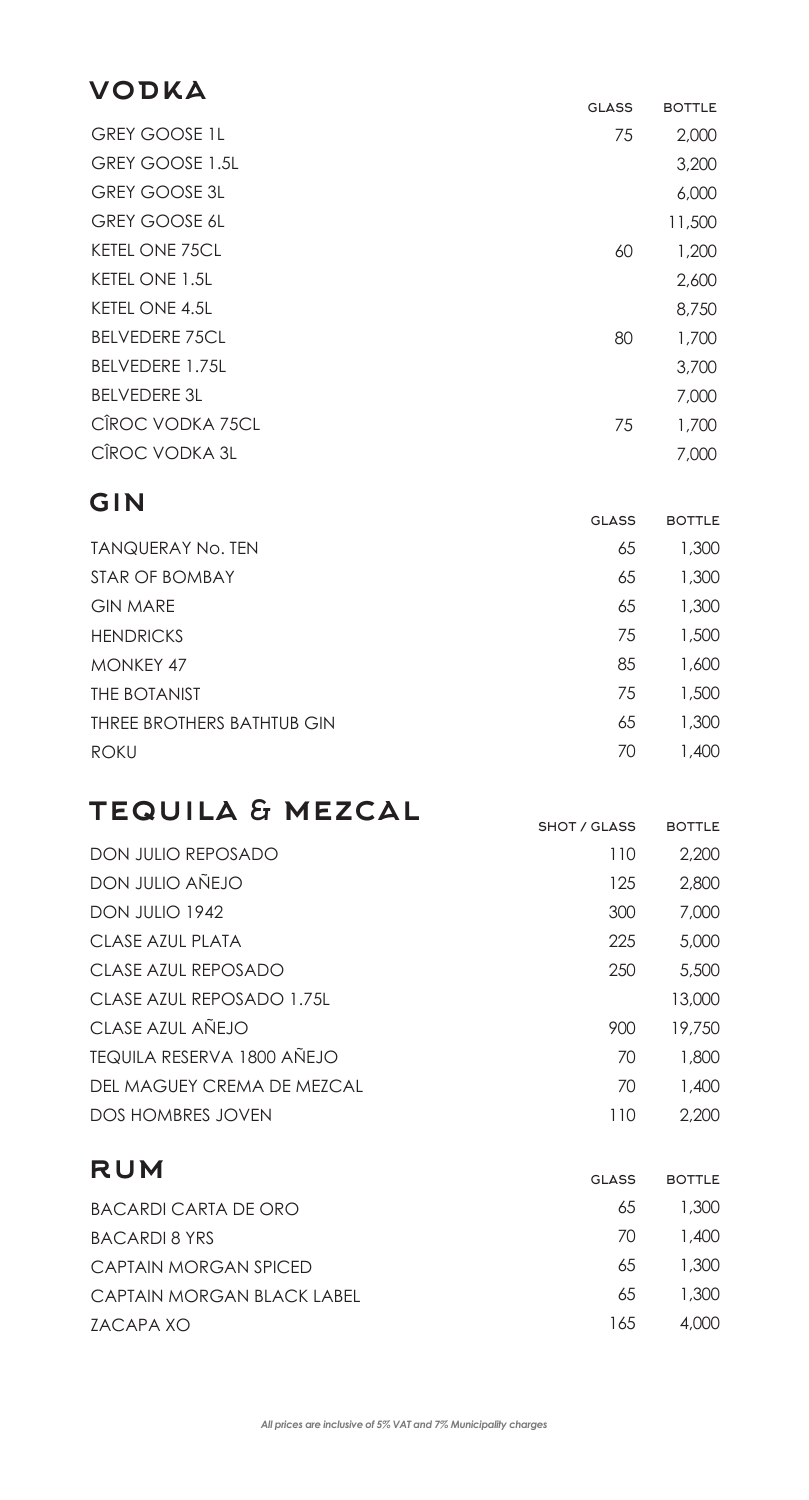## **WHISKEY**

| <b>BLENDED</b>                             | <b>GLASS</b> | <b>BOTTLE</b> |
|--------------------------------------------|--------------|---------------|
| J&B RESERVE 15 YRS                         | 100          | 2,200         |
| DEWARS 18 YRS                              | 110          | 2,200         |
| CHIVAS 12 YRS                              | 70           | 1,700         |
| CHIVAS 18 YRS                              | 120          | 2,800         |
| CHIVAS REGAL 25 YRS                        | 320          | 7,000         |
| ROYAL SALUTE                               | 220          | 5,000         |
| <b>JOHNNIE WALKER BLACK LABEL</b>          | 70           | 1,700         |
| <b>JOHNNIE WALKER DOUBLE BLACK LABEL</b>   | 75           | 1,800         |
| <b>JOHNNIE WALKER GOLD LABEL</b>           | 85           | 1,950         |
| <b>JOHNNIE WALKER PLATINUM LABEL</b>       | 145          | 3,500         |
| JOHNNIE WALKER XR 21YRS                    | 280          | 6,000         |
| <b>JOHNNIE WALKER BLUE LABEL 1L</b>        | 280          | 7,000         |
| <b>HIGHLAND MALT</b>                       |              |               |
| ABERFELDY 12 YRS OLD                       | 80           | 1,800         |
| ABERFELDY 21 YRS OLD                       | 200          | 4,500         |
| <b>GLENMORANGIE ORIGINAL</b>               | 80           | 1,800         |
| <b>GLENMORANGIE LASANTA</b>                | 100          | 2,200         |
| <b>GLENMORANGIE 18 YEAR OLD</b>            | 140          | 3,200         |
| <b>ISLAY MALT</b>                          |              |               |
| ARDBEG 10 YRS OLD                          | 80           | 1,800         |
| <b>ARDBEG UIGEADAIL</b>                    | 100          | 2,200         |
| CAOL ILA 12 YRS OLD                        | 115          | 2,500         |
| <b>SPEYSIDE MALT</b>                       |              |               |
| THE MACALLAN 12 YRS OLD                    | 100          | 2,200         |
| THE MACALLAN 15 YRS OLD                    | 140          | 3,200         |
| THE MACALLAN 18 YRS OLD                    | 240          | 5,000         |
| THE MACALLAN RARE CASK                     | 320          | 7,000         |
| <b>GLENFIDDICH 12 YRS</b>                  | 75           | 1,600         |
| <b>GLENFIDDICH 15 YRS</b>                  | 90           | 2,000         |
| <b>GLENFIDDICH 18 YRS</b>                  | 140          | 3,200         |
| <b>LOWLAND</b>                             |              |               |
| <b>GLENKINCHIE MALT 12 YRS</b>             | 100          | 2,200         |
| <b>IRISH</b>                               |              |               |
| <b>JAMESON CASKMATES</b>                   | 60           | 1,600         |
| <b>JAMESON BLACK BARREL SELECT RESERVE</b> | 80           | 2,000         |